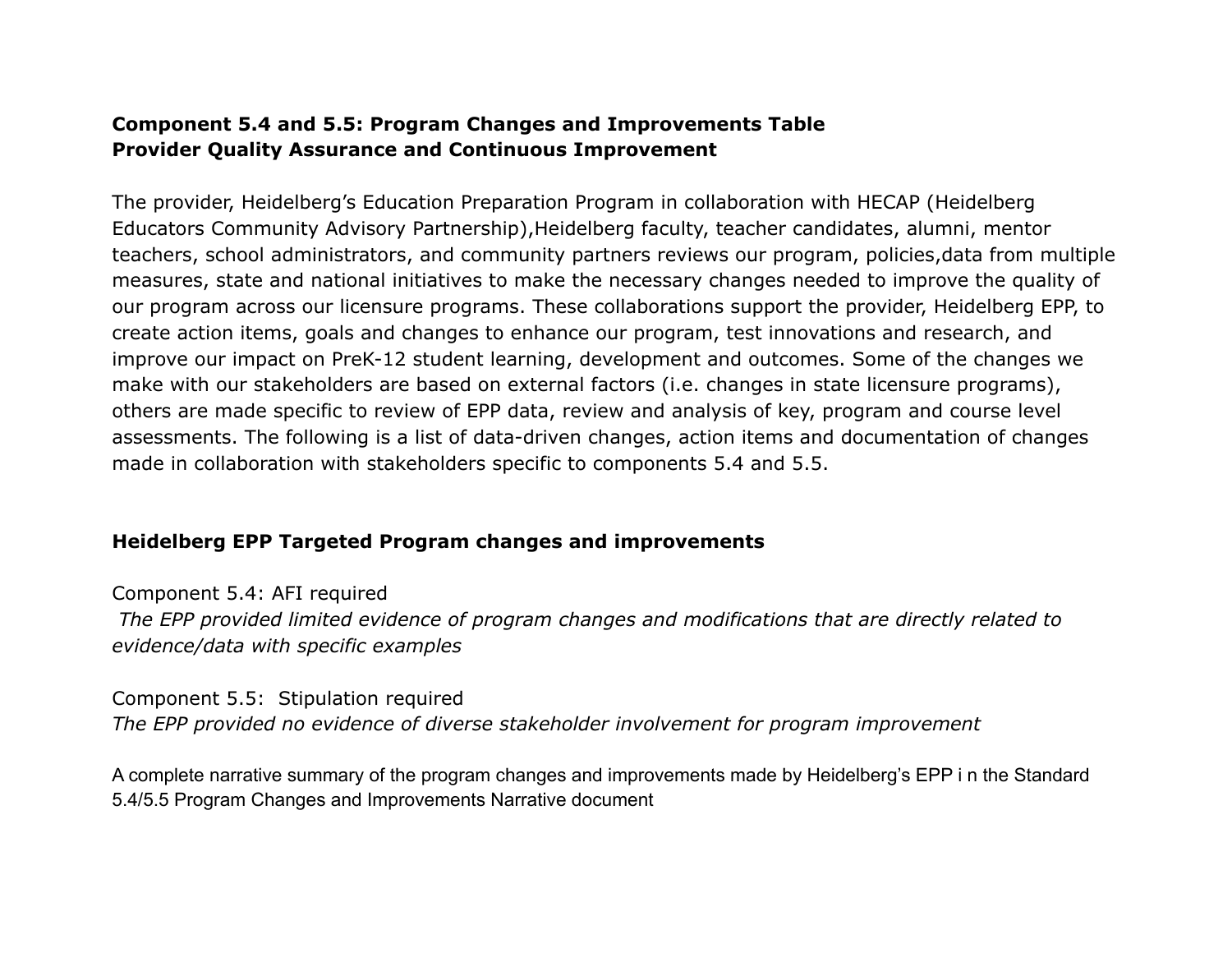| <b>Program</b><br>Element/<br><b>Process</b>                                                                                                                                            | Data/<br>Evidence/<br>Initiatives/<br><b>Information</b><br>used to make<br>informed<br>decisions                                                                                                                                                                                                                                                                                                                                                                                                                                                                                             | <b>Reviewed</b><br>by/Stakeholder<br>involvement                                                                                                            | <b>Changes/modification</b><br>s Implemented                                                                                                                                                                                                                                                                         | <b>Evidence/Documentation</b><br>of changes/modifications                                                                                                                                                                                                                                                                                                                                                                                                                                                                                      | <b>Timeline of data</b><br>collection/evidence<br>documentation                                                                                                                                                                   |
|-----------------------------------------------------------------------------------------------------------------------------------------------------------------------------------------|-----------------------------------------------------------------------------------------------------------------------------------------------------------------------------------------------------------------------------------------------------------------------------------------------------------------------------------------------------------------------------------------------------------------------------------------------------------------------------------------------------------------------------------------------------------------------------------------------|-------------------------------------------------------------------------------------------------------------------------------------------------------------|----------------------------------------------------------------------------------------------------------------------------------------------------------------------------------------------------------------------------------------------------------------------------------------------------------------------|------------------------------------------------------------------------------------------------------------------------------------------------------------------------------------------------------------------------------------------------------------------------------------------------------------------------------------------------------------------------------------------------------------------------------------------------------------------------------------------------------------------------------------------------|-----------------------------------------------------------------------------------------------------------------------------------------------------------------------------------------------------------------------------------|
| <b>Stakeholder</b><br>involvement<br><b>Formation</b><br>of HECAP<br>(Heidelberg<br><b>Educators</b><br><b>Community</b><br><b>Advisory</b><br>Partnership)<br><b>CAEP 5.4 /</b><br>5.5 | Our 2019 self<br>study and FFR<br>provided data<br>demonstrating<br>very low<br>participation rates<br>and involvement of<br>diverse<br>stakeholders in the<br>ongoing work of<br>our EPP and<br>program<br>improvement.<br>While multiple<br>attempts and<br>formats were used<br>to engage<br>stakeholders<br>ranging from in<br>person meetings,<br>Google Meets and<br>Google Surveys,<br>we did not have<br>stakeholder<br>involvement (for<br>example, Google<br>Meet and Survey<br>was sent out to<br>216 stakeholders,<br>11<br>responded/particip<br>ated, 5%<br>participation rate; | EPP faculty,<br><b>Heidelberg Faculty</b><br>from multiple<br>departments, the<br>Director of Academic<br>Assessment and<br>Effectiveness at<br>Heidelberg, | In August of 2019 the EPP<br>worked collaboratively to<br>develop HECAP and recruit<br>invested stakeholders in<br>Heidelberg and our EPP. 24<br>members were invited<br>including teacher candidates,<br>alumni, mentor teachers,<br>school administrators, internal<br>faculty, and external<br>community members. | Attendance data from HECAP<br>Action Agendas (meeting minutes):<br>September 10, 2019, 71%<br>attendance rate (17/24); February<br>11, 2020, 63% attendance rate<br>(15/24); November 11, 2020, 24%<br>attendance rate (12/24); and May<br>25, 2021 48% attendance rate<br>(10/21)<br><b>HECAP Action Agendas (meeting</b><br>minutes) from 9/10/2019;<br>2/11/2020; 11/11/2020; 5/25/2021.<br><b>HECAP</b> membership<br>list/attendance<br>Copy of HECAP Guide<br><b>ODE Advisory committee</b><br>guidelines<br><b>HECAP</b> meeting slides | Meetings held every third<br>Tuesday of November<br>and third Tuesday of May<br>Action Agendas and<br>correspondence<br>Review of possible data:<br>OAE scores, EdTPA,<br>entry level GPA, CPAST<br>and Pre-CPAST<br>dispositions |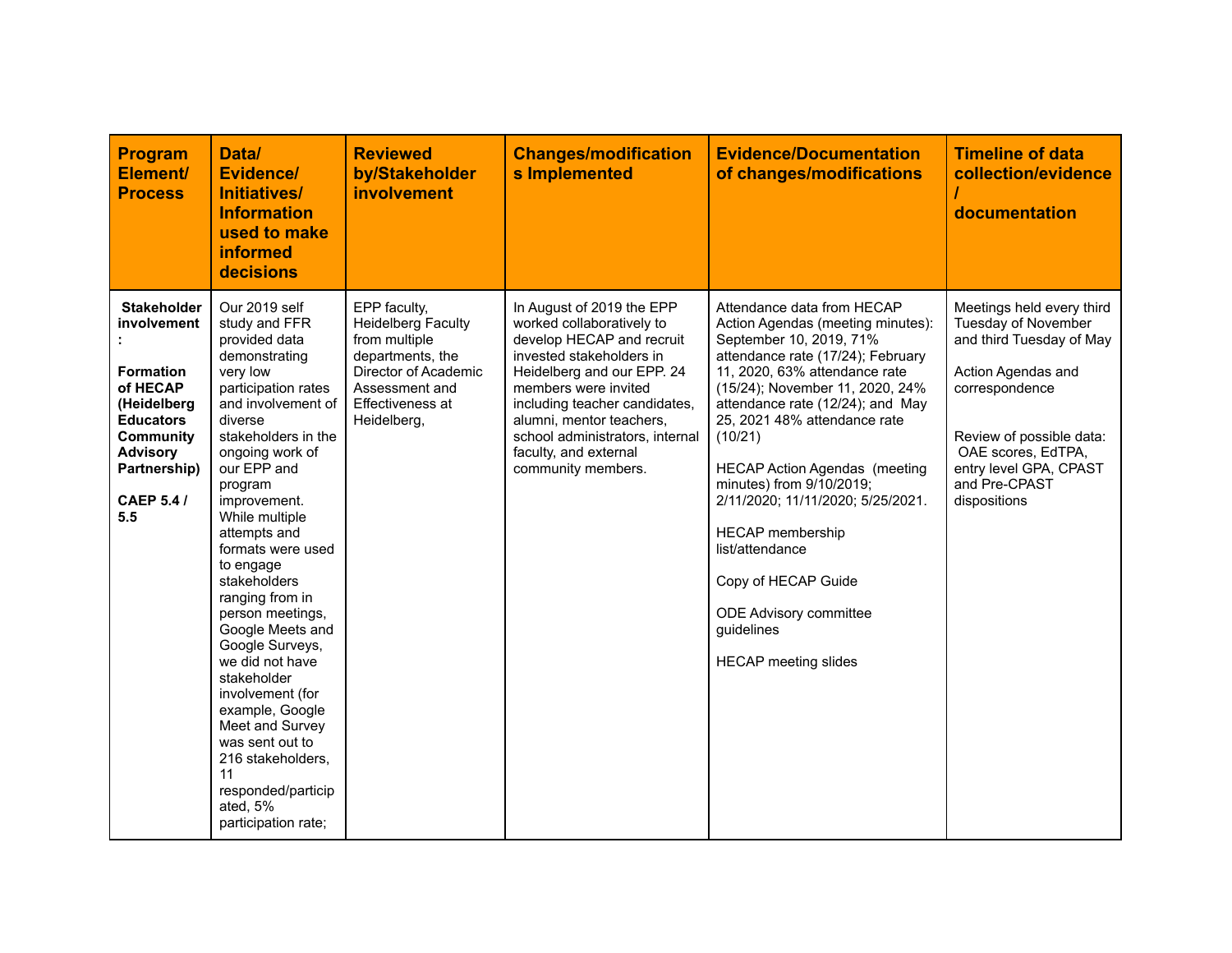|                                                                                                         | <b>HSE Council</b><br>meeting invited<br>109 mentor<br>teachers and<br>principals, 5<br>attended, 4.6%<br>participation rate.<br><b>ODE Advisory</b><br>committee<br>guidelines were<br>used to further<br>support HECAP<br>guidelines                                              |                                                                                                                                                 |                                                                                                                                                                                                                                                                                 |                                                                                                                                           |                                                                                                                                                                     |
|---------------------------------------------------------------------------------------------------------|-------------------------------------------------------------------------------------------------------------------------------------------------------------------------------------------------------------------------------------------------------------------------------------|-------------------------------------------------------------------------------------------------------------------------------------------------|---------------------------------------------------------------------------------------------------------------------------------------------------------------------------------------------------------------------------------------------------------------------------------|-------------------------------------------------------------------------------------------------------------------------------------------|---------------------------------------------------------------------------------------------------------------------------------------------------------------------|
| Heidelberg<br><b>EPP website</b><br>(CAEP<br>5.4/5/5)                                                   | Prior to 2019, our<br>website provided<br>evidence of all<br><b>CAEP</b> measures<br>and supporting<br>data, but was not<br>accessible or<br>organized for the<br>general public. It<br>consisted of a<br>single link to a<br>single document<br>consisting of many<br>data tables. | General public,<br>prospective<br>candidates.<br>Heidelberg EPP,<br>HECAP,<br>Marketing,<br><b>HLC (Higher Learning</b><br>Commission),<br>CAEP | Our EPP website redesign<br>began in the spring of 2020<br>and included organizing<br>externally benchmarked data<br>(i.e. completer data, OTES,<br>licensure exam data) specific<br>to all 8 CAEP measures in an<br>organized more accessible<br>manner for the larger public. | Timeline and documentation of<br>changes, additions, improvements<br>to website                                                           | Minimally, website<br>revisions every April and<br>throughout the summer<br>months, May through<br>July to assure the latest<br>data is available to the<br>public. |
| <b>EPP</b><br>curriculum:<br><b>New Course</b><br>Developmen<br>t<br><b>CAEP</b><br>1.3/1.4/3.1/<br>5.5 | Completer data:<br>2017/18/19 data<br>specific to<br>statement t 7: "My<br>teachers licensure<br>program prepared<br>me to use<br>assessments data<br>to inform<br>instruction" placed                                                                                              | Heidelberg EPP,<br>teacher candidates,<br>Heidelberg UCC<br>(University Curriculum<br>Committee), HECAP                                         | Development and approval of<br>EIS 281: Assessment and<br>Grading for Equity in<br>Education (Spring 2020)<br>Implementation Fall 2020<br>(every semester course, for<br>all non-ISP candidates)                                                                                | UCC new course proposal form<br>and approval<br>Completer data, statement 7<br>(Summer 2022/23/24)<br>EdTPA task 3 (Summer<br>2022/23/24) | Review of data by<br>EPP/HECAP<br>Fall 2022/23/24<br>Completer target: state<br>average<br>EdTPA target: 3 average<br>for Task 3                                    |